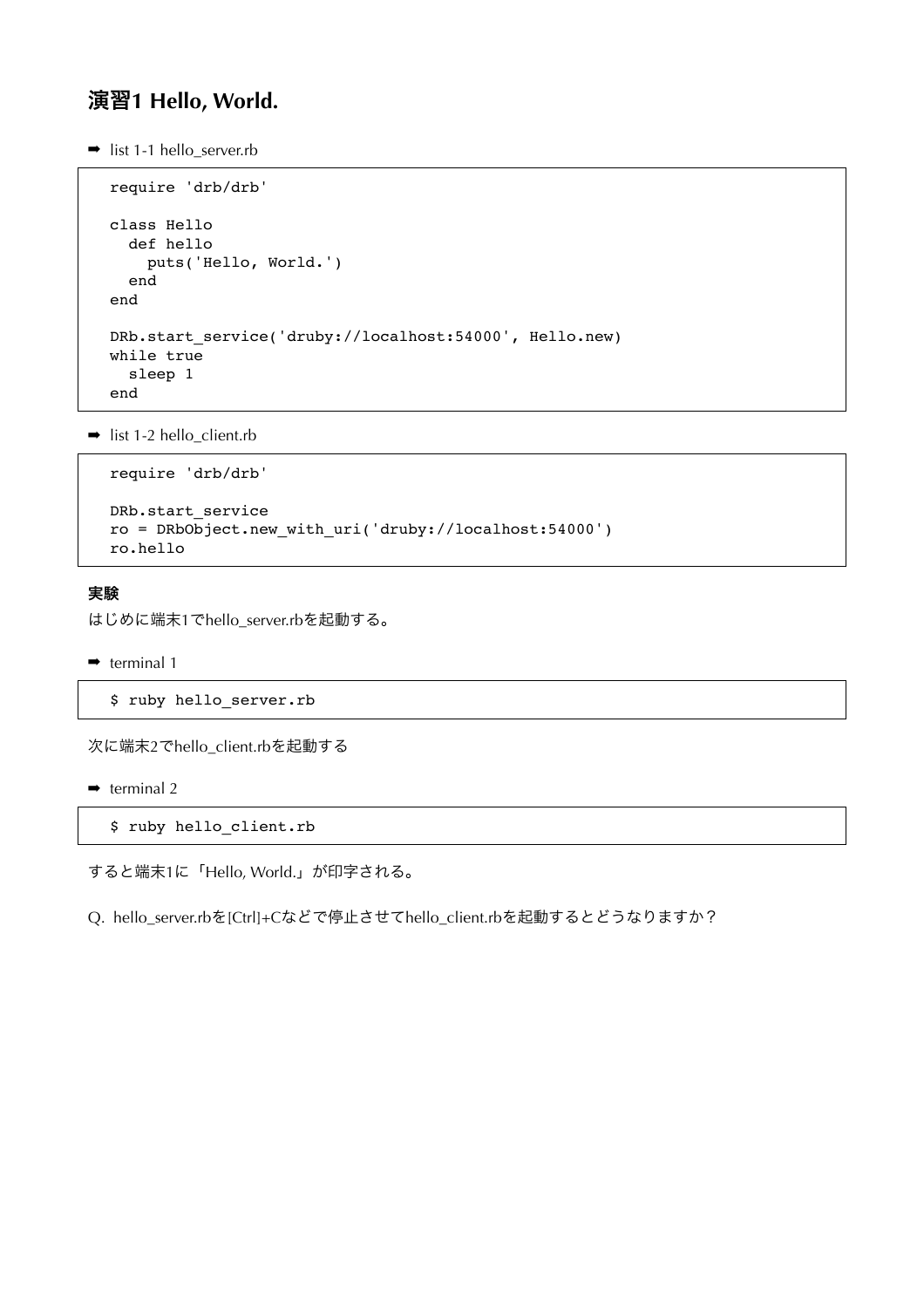### 演習**2 Hash**

 $\rightarrow$  list 2-1 hash server.rb

```
require 'drb/drb'
require 'pp'
front = Hash.new
DRb.start service('druby://localhost:54300', front)
while true
  sleep 10
   pp front
end
```
#### 実験

端末1でhash\_server.rbを起動。続いて複数の端末からirbを使ってサーバ上にあるHashを操作します。

 $\rightarrow$  terminal 1

\$ ruby hash\_server.rb

 $\rightarrow$  terminal 2

```
$ irb 
irb(main):001:0> require 'drb/drb'
\Rightarrow true
irb(main):002:0> DRb.start_service
=> #<DRb::DRbServer:0...
irb(main):003:0> ro = DRbObject.new_with_uri('druby://localhost:54300')
=> #<DRb::DRbObject...
irb(main):004:0> ro[1] = 'Hello, World.'
=> "Hello, World."
irb(main):005:0> ro[1]
=> "Hello, World."
irb(main):006:0> ro[1] = nil=> nil
irb(main):007:0> ro[1]
\Rightarrow nil
```
 $\rightarrow$  terminal 3

```
$ irb 
irb(main):001:0> require 'drb/drb'
=> true
irb(main):002:0> DRb.start_service
=> #<DRb::DRbServer:0...
irb(main):003:0> ro = DRbObject.new_with_uri('druby://localhost:54300')
=> #<DRb::DRbObject...
irb(main):004:0> ro[1]
=> "Hello, World."
irb(main):006:0> ro[2] = 'Hello, Again.'=> "Hello, Again."
```
Q. irbを使っていろんな種類のオブジェクト (String, Integer, Hash, IO) を入れてみてください。

#### Q. 別のプロセスからも同じものが取れますか?